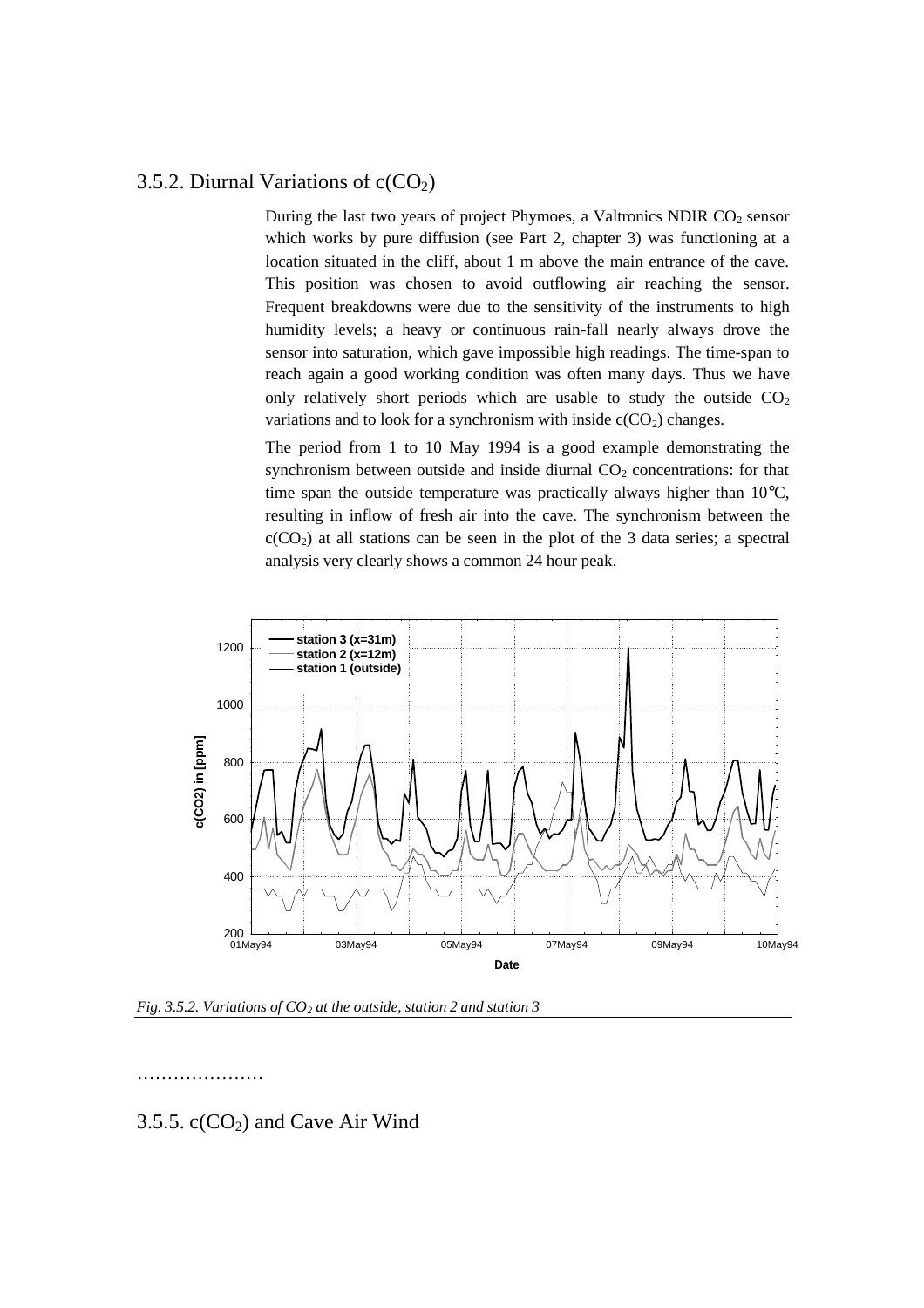The thermally induced air movements into or out of the cave are caused by the temperature difference between the outside and inside of the cave; as the deep cave temperature is practically constant, cave wind is a function of the sole outside air temperature when no external wind blows! We found in the preceding chapter that outside wind gust does not change noticeably the mean  $CO<sub>2</sub>$  concentrations measured over long periods. This cannot be the case if we analyze short time series, which should show the influence of air movements caused by outside wind. To study the impact of outside gusts, we will take the special case where  $T_{\text{outside}} \approx T_{\text{cave}}$ , which means that there should be practically no thermally induced flow. This situation happens over a longer time range in autumn; we will use the data from October 1994 and retain only those 106 values where the absolute value of the difference between outside and deep cave temperature is less than 0.5°C:

$$
\left|T_{outside} - T_{station3}\right| < 0.5 \, \mathrm{°C}
$$

Any air movements that exist will be caused by outside wind (gust is measured with a resolution of 0.5 m/s). Figure 3.5.12 shows the corresponding  $c(CO<sub>2</sub>)$ , local air velocities and outside gusts. Two observations are obvious:

- At the end of the month,  $CO<sub>2</sub>$  concentrations drop sharply
- This drop coincides with an increase of the outside gusts and the local air velocities caused by the external wind, which blows fresh air into the cave.



*Fig. 3.5.12. CO2 levels, local wind velocities and outside gusts (Oct.94, Toutside » Tcave)*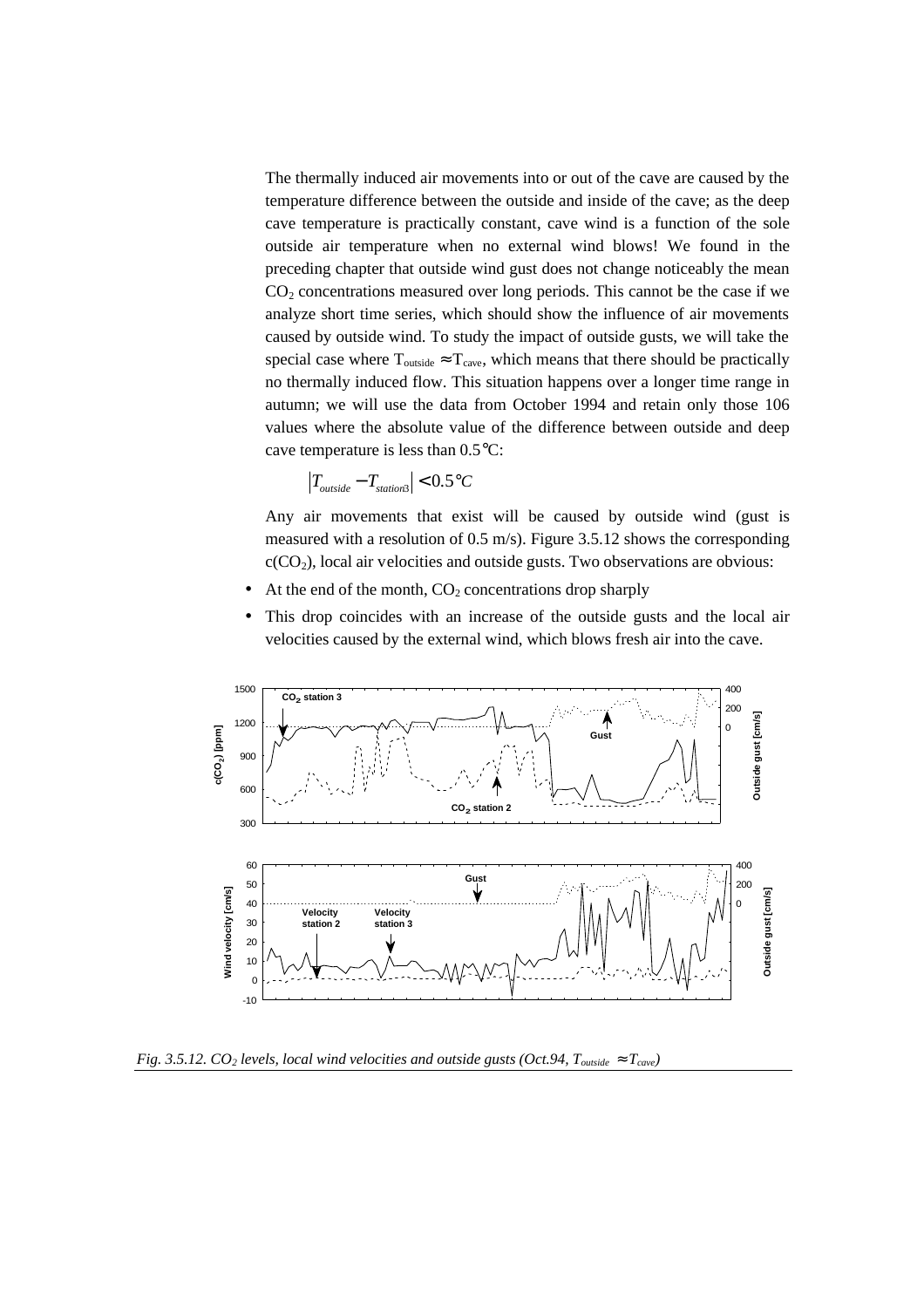If we plot  $CO<sub>2</sub>$  concentrations against the inflowing quantity of fresh air at station 2, we see that  $CO<sub>2</sub>$  levels at the entrance fall abruptly in a step-wise manner when inflow exceeds 200 m<sup>3</sup>/h. The decrease at station 3 is more gradual and smooth: less of the air entering the cave reaches that station, as a major part escapes from the main gallery into the other pathways, and as a consequence ambiant cave air is less diluted at station 3 than at station 2. (fig. 3.5.13).

To predict the influence of outside gusts on  $c(CO<sub>2</sub>)$ , we need a good empirical fit; computations show that the best one is exponential. The results given by applying a Newton-Simplex algorithm are found in table 3.5.6.

The damping factors in both expressions are reasonably close, that of station 2 being higher, as the influence of outside wind is stronger near the entrance. A theoretical infinite high gust would push the  $CO<sub>2</sub>$  levels at both stations down to similar asymptotic values (420 and 475), which should correspond to the outside concentration (see fig. 3.5.14).



*Fig. 3.5.13. CO2 levels versus forced inflowing air quantity (Oct.94, Toutside » Tcave)*

| station   | fit of $c(CO2)$ in [ppm] to gust in [m/s]        |
|-----------|--------------------------------------------------|
| station 2 | $c(CO_2) = 446 + 273 * e^{-1.334 * gust}$ r=0.63 |
| station 3 | $c(CO_2) = 470 + 680 * e^{-1.094 * gust}$ r=0.92 |

## **Table 3.5.6.**